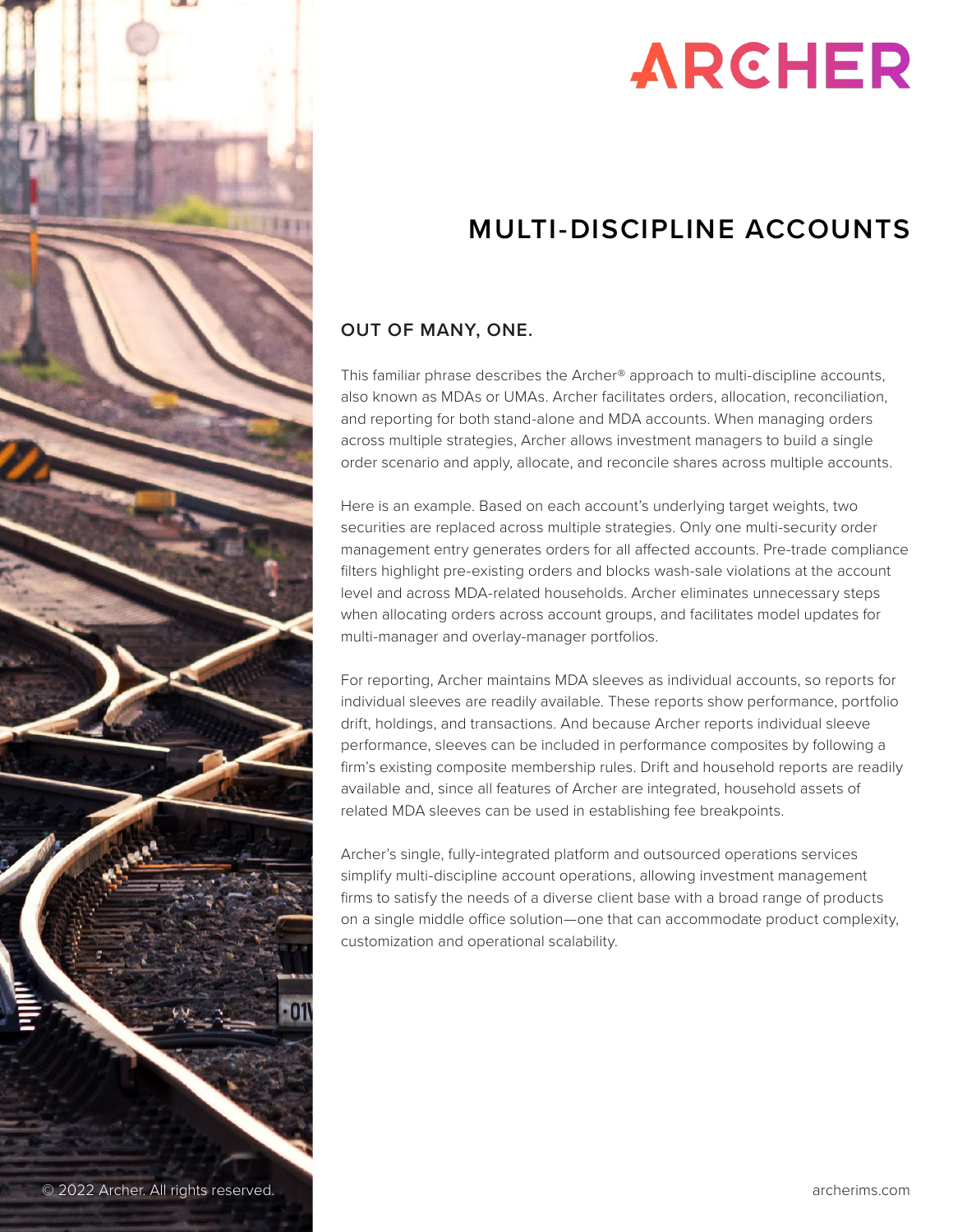

# **ARCHER**

# **MULTI-DISCIPLINE ACCOUNTS**

Archer provides investment managers an efficient unified managed accounts platform. This illustration shows how a single custodian account can be related to multiple sleeve accounts, facilitating MDA Model sleeves. Individual sleeves can be related through Households with target weights applied by a related MDA Model.

| <b>MDA Model: All Cap</b>                          | <b>MDA Model: Balanced</b>                         | <b>Single Account</b>      |                                                                                                                                                                                                                                                  |
|----------------------------------------------------|----------------------------------------------------|----------------------------|--------------------------------------------------------------------------------------------------------------------------------------------------------------------------------------------------------------------------------------------------|
| Models/Sleeve allocations:<br>Large Cap Growth 60% | Models/Sleeve allocations:<br>Large Cap Growth 40% | Large Cap Growth           | One model may be used across                                                                                                                                                                                                                     |
| Mid Cap Growth<br>30%<br>Small Cap Value<br>10%    | 60%<br>Fixed Income                                |                            | all account types, allowing you to<br>simultaneously manage holdings in<br>MDA sleeves, householded accounts,                                                                                                                                    |
|                                                    |                                                    |                            | and individual accounts. A single order<br>management scenario may be used to<br>update all accounts' holdings according<br>to portfolio model weights, and pre-<br>trade compliance reviews all accounts<br>for potentially conflicting orders. |
| <b>Household 1</b>                                 | <b>Household 2</b>                                 | <b>Single Account</b>      |                                                                                                                                                                                                                                                  |
| <b>Custodian Account 1</b>                         | <b>Custodian Account 2</b>                         | <b>Custodian Account 3</b> |                                                                                                                                                                                                                                                  |
| <b>MDA Model: All Cap</b>                          | <b>MDA Model: Balanced</b>                         | <b>Model Portolio:</b>     | All linked account activities and results                                                                                                                                                                                                        |
|                                                    |                                                    | Large Cap Growth           | are reported at the <b>household level</b> .                                                                                                                                                                                                     |
|                                                    |                                                    |                            | MDA Drift Report shows sleeve account                                                                                                                                                                                                            |
|                                                    |                                                    |                            |                                                                                                                                                                                                                                                  |
|                                                    |                                                    |                            | weights compared to target allocations,                                                                                                                                                                                                          |
| <b>Sleeve Account 1</b>                            | Sleeve Account 4                                   |                            | and min/max sleeve allocation settings.                                                                                                                                                                                                          |
| Custodian Account 1<br>Model Portfolio:            | Custodian Account 2<br>Model Portfolio:            |                            |                                                                                                                                                                                                                                                  |
| Large Cap Growth                                   | Large Cap Growth                                   |                            | All regular individual reports are                                                                                                                                                                                                               |
|                                                    |                                                    |                            | available for sleeve accounts.<br>Performance at the sleeve level                                                                                                                                                                                |
| <b>Sleeve Account 2</b>                            |                                                    |                            | accommodates composite reporting,                                                                                                                                                                                                                |
| Custodian Account 1                                |                                                    |                            | and compliance reports show drift from                                                                                                                                                                                                           |
| Model Portfolio:                                   |                                                    |                            | each sleeve's assigned model portfolio.                                                                                                                                                                                                          |
| Mid Cap Growth                                     | Sleeve Account 5                                   |                            |                                                                                                                                                                                                                                                  |
|                                                    | Custodian Account 2<br>Model Portfolio:            |                            |                                                                                                                                                                                                                                                  |
| Sleeve Account 3                                   | Fixed Income                                       |                            |                                                                                                                                                                                                                                                  |
| Custodian Account 1                                |                                                    |                            |                                                                                                                                                                                                                                                  |
| Model Portfolio:<br>Small Cap Value                |                                                    |                            |                                                                                                                                                                                                                                                  |